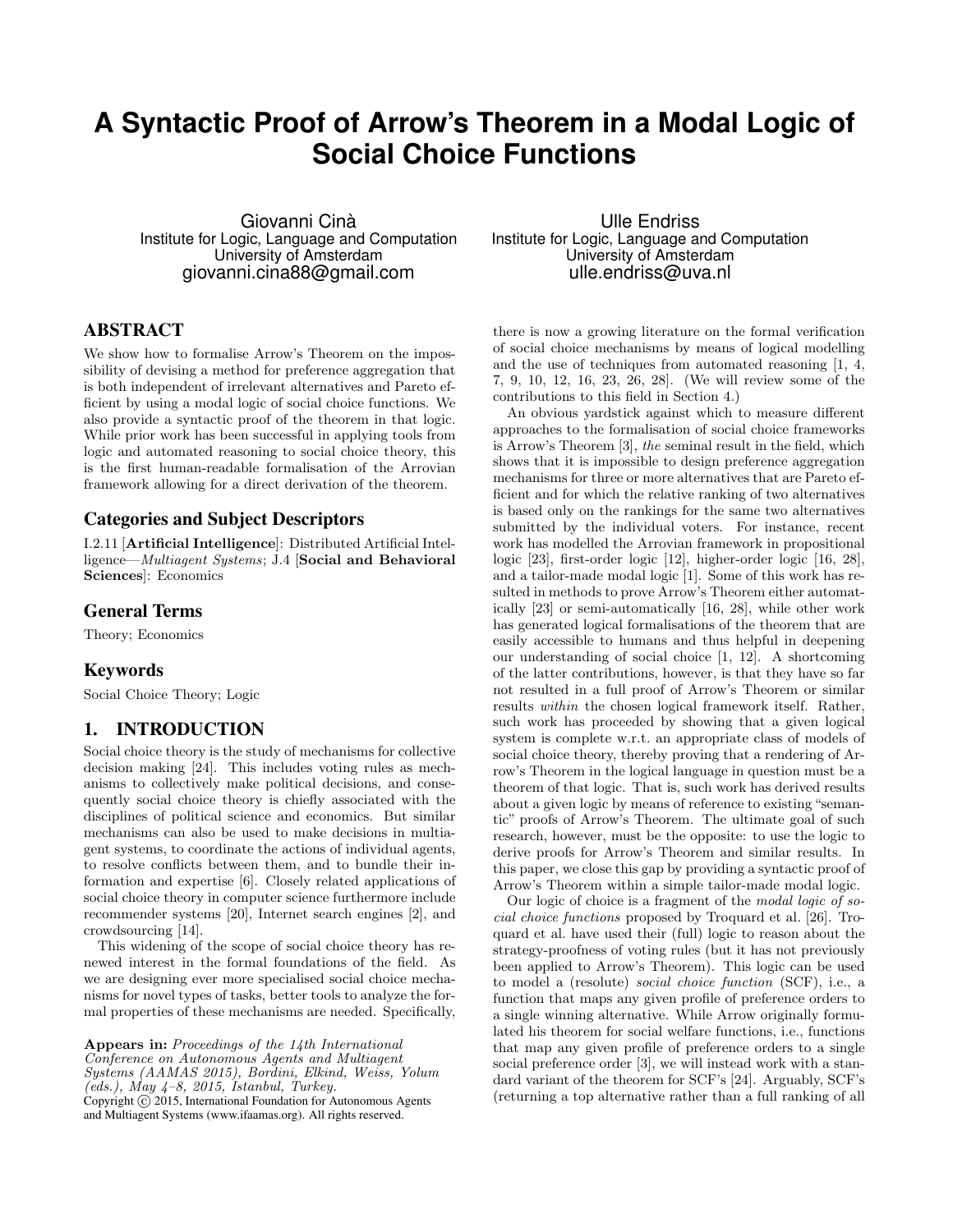alternatives) are relevant to a wider range of applications. In any cases, known techniques to prove either version of the theorem are very similar [9, 24]. We will show how to model Arrow's Theorem for SCF's in our logic and then present a full proof of the theorem from a system of axioms that is shown to be complete for our logic.

The remainder of this paper is organised as follows. Section 2 recalls the definition of SCF's, and then introduces our logic of SCF's and establishes completeness for it. Section 3 shows how to formalise Arrow's Theorem for SCF's in the logic and then presents our proof. Finally, Section 4 discusses related work and Section 5 concludes.

## 2. LOGIC AND SOCIAL CHOICE

In this section, we recall the formal definition of a SCF and introduce the fragment of the logic put forward by Troquard et al. [26] required to define such a SCF, adapting some of their notation and terminology to our purposes. We then demonstrate that the known completeness theorem for the full logic extends to the fragment that is of interest to us here. Finally, we discuss the limitations of this logic in view of expressing properties of families of SCF's ranging over electorates of varying size, as well as how to overcome these limitations in practice.

#### 2.1 Social Choice Functions

Let  $N = \{1, \ldots, n\}$  be a finite set of agents (or individuals) and let  $X$  be a finite set of *alternatives* (or *candidates*). To vote, each agent  $i \in N$  expresses her preferences by supplying a linear order  $\succcurlyeq_i$  over X, i.e., a binary relation that is reflexive, antisymmetric, complete, and transitive.<sup>1</sup> Let  $\mathcal{L}(X)$  denote the set of all such linear orders. We shall also refer to  $\succcurlyeq_i$  as the *ballot* provided by agent i, to stress the fact that this is the preference declared by the agent, but not necessarily her true preference. A *profile* is an  $n$ -tuple  $(\succcurlyeq_1,\ldots,\succcurlyeq_n)\in \mathcal{L}(X)^n$  of such ballots, one for each agent.

DEFINITION 1. A resolute social choice function is a function  $F: \mathcal{L}(X)^n \to X$  mapping any given profile of ballots to a single winning alternative.

Examples for resolute SCF's are well-known voting rules, such as the Borda rule or the plurality rule [24]—when combined with a suitable tie-breaking rule that ensures that there always is just a single winner.

## 2.2 Language

Troquard et al. [26] have introduced a modal logic, which they call  $\Lambda^{\operatorname{scf}}[N,X],$  to reason about resolute SCF's (mapping declared preferences to winners) as well as the agents' truthful preferences. This logic can be used to model strategic behaviour in voting. Here we are not specifically interested in this strategic component, but rather in the purely aggregative aspect of social choice, i.e., in the question of whether a given SCF fairly aggregates individual ballots into a social decision. For the purposes of the present paper, we shall refer to the relevant fragment of the logic of Troquard

et al. as  $L[N, X]$ , the *logic of SCF's* parametrised by N and X. Next, we define the language, i.e., the set of wellformed formulas, of this logic.

This language is built on top of two types of atomic propositions. First, for every  $i \in N$  and  $x, y \in X$ ,  $p_{x \succ y}^i$  is an atomic proposition (with the intuitive meaning that agent  $i$ prefers x to y).  $Pref[N, X] := \{p_{x \succcurlyeq y}^i \mid i \in N \text{ and } x, y \in X\}$ is the set of all such propositions. Second, by a slight abuse of notation, every alternative  $x \in X$  is also an atomic proposition (with the intuitive meaning that  $x$  wins). Besides the usual propositional connectives, we have a modal operator  $\diamond_C$  for every coalition of agents  $C \subseteq N$  (with the intuitive meaning that C can ensure the truth of a given formula, provided the others do not alter their ballots). Thus:

DEFINITION 2. The set of well-formed formulas in the language of  $L[N, X]$  is defined as follows:

- (i) All atomic propositions of the form  $p \in Pref[N, X]$  and  $x \in X$  are formulas.
- (ii) If  $\varphi$  and  $\psi$  are formulas, then so are  $\neg \varphi$  and  $\varphi \vee \psi$ .
- (iii) For any  $C \subseteq N$ , if  $\varphi$  is a formula, then so is  $\diamondsuit_C \varphi$ .
- (iv) Nothing else is a formula.

Additional propositional connectives and a dual modal operator are defined in the usual manner:  $\varphi \wedge \psi$  is short for  $\neg(\neg \varphi \lor \neg \psi), \varphi \rightarrow \psi$  is short for for  $\neg \varphi \lor \psi, \varphi \leftrightarrow \psi$  is short for for  $(\varphi \to \psi) \land (\psi \to \varphi)$ , and  $\Box_C \varphi$  is short for  $\neg \Diamond_C \neg \varphi$ . For  $i \in N$ , we write  $\diamond_i$  as a shorthand for  $\diamond_{i}$  and  $\Box_i$  as a shorthand for  $\square_{\{i\}}$ .

The full logic of Troquard et al. [26] includes an additional pair of modal operators to speak about true preferences.

#### 2.3 Semantics

The semantics of the logic is a standard possible-worlds semantics for modal logics, defined in terms of a set of possible worlds, a family of accessibility relations, and a valuation function [5]. We first give a short high-level description intended for readers familiar with such semantics, and then provide complete formal definitions.

First, the set of possible worlds is the set of all possible profiles—which is fully determined by  $N$  and  $X$ . The semantics of atomic propositions of the form  $p_{x \succ y}^i$  will be defined solely in terms of this set of possible worlds:  $p_{x\geq y}^i$  is true at a given world/profile w, if agent i prefers x to y in w. Only to model the truth of atomic propositions of the form  $x$  will we require a valuation function. Valuation functions here are SCF's:  $x$  is true at world/profile  $w$  if the SCF in question maps profile  $w$  to the winning alternative  $x$ . Finally, for every coalition  $C \subseteq N$ , there is an accessibility relation between worlds/profiles:  $w$  is connected to  $w'$  if they differ only w.r.t. the preferences of agents in C. These accessibility relations will be used to define the semantics of modal formulas of the form  $\Diamond_C \varphi$  in the usual manner.

DEFINITION 3. A model is a triple  $M = \langle N, X, F \rangle$ , consisting of a finite set of agents N with  $n = |N|$ , a finite set of alternatives X, and a  $SCF F : \mathcal{L}(X)^n \to X$ .

For fixed sets N and X, we sometimes write  $M_F$  for the model  $M = \langle N, X, F \rangle$  based on the SCF F. From now on we shall use the terms 'world' and 'profile' interchangeably. We are now ready to define what it means for formula  $\varphi$  to be true at world  $w = (\succcurlyeq_1, \ldots, \succcurlyeq_n)$  in a given model M.

<sup>&</sup>lt;sup>1</sup>The strict part  $\succ_i$  of  $\succ_i$  is a strict linear order, a relation that is irreflexive, complete, and transitive. While most work in voting theory tends to take such strict linear orders as primitive, we instead follow Troquard et al. [26] and work with non-strict linear orders. Ultimately, both approaches are equivalent:  $\succcurlyeq_i$  uniquely determines  $\succ_i$ , and *vice versa*.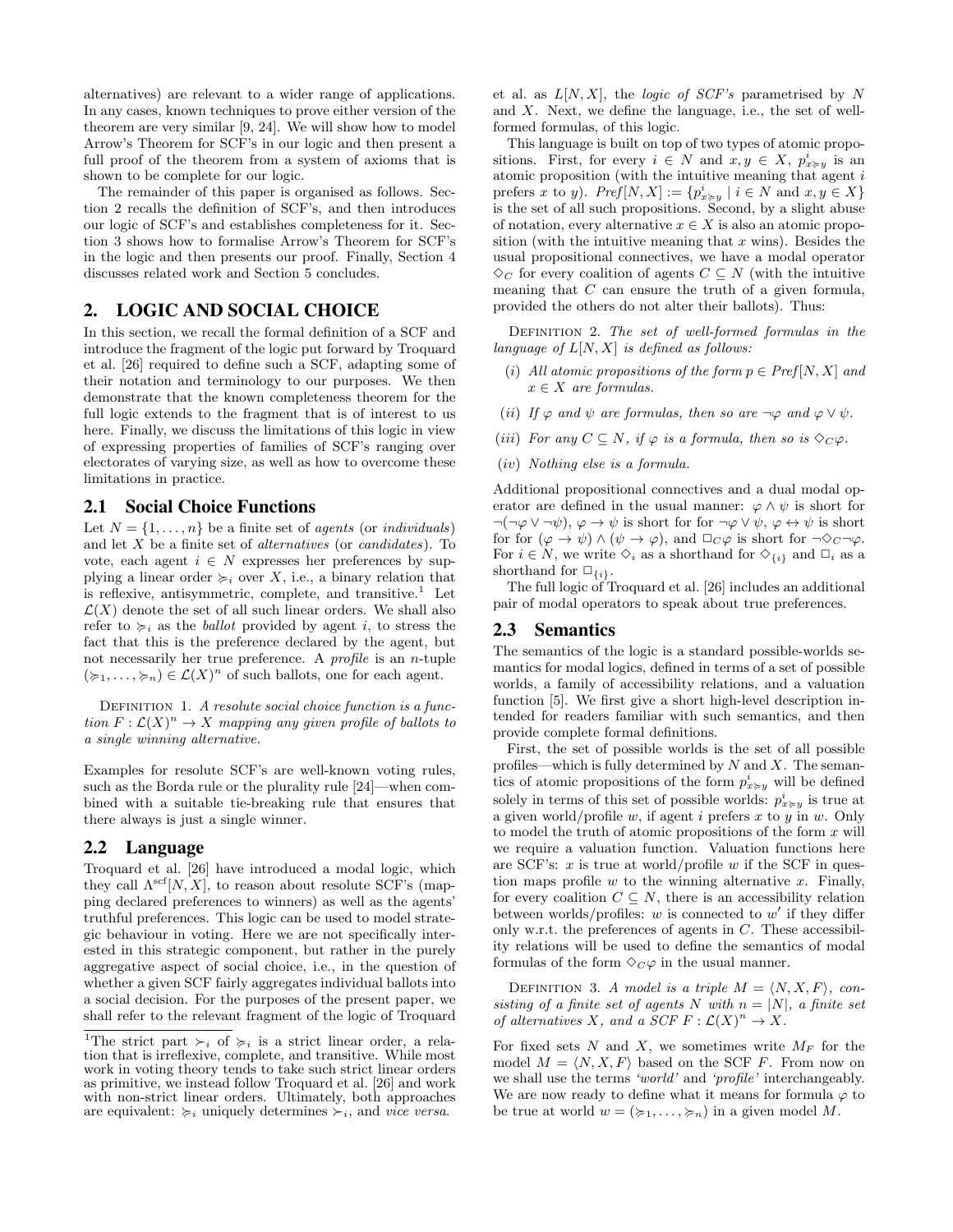DEFINITION 4. Let  $M = \langle N, X, F \rangle$  be a model. We write  $M, w \models \varphi$  to express that the formula  $\varphi$  is true at the world  $w = (\succcurlyeq_1, \ldots, \succcurlyeq_n) \in \mathcal{L}(X)^n$  in M. The satisfaction rela $tion \models is defined inductively:$ 

- $M, w \models p_{x \succcurlyeq y}^i$  iff  $x \succcurlyeq_i y$
- $M, w \models x \text{ iff } F(\succcurlyeq_1, \ldots, \succcurlyeq_n) = x$
- $M, w \models \neg \varphi \text{ if } M, w \not\models \varphi$
- $M, w \models \varphi \lor \psi \text{ iff } M, w \models \varphi \text{ or } M, w \models \psi$
- $M, w \models \Diamond C\varphi \text{ iff } M, w' \models \varphi \text{ for some world } w' =$  $(\succcurlyeq_1', \ldots, \succcurlyeq_n') \in \mathcal{L}(X)^n$  with  $\succcurlyeq_i = \succcurlyeq_i'$  for all  $i \in N \setminus C$ .

That is,  $\Diamond_C \varphi$  is true at w, if the agents in C can make  $\varphi$ true by changing their own ballots (assuming none of the other agents change as well). Thus,  $\Box_C \varphi$  is true at w if  $\varphi$ holds at every world that is reachable from  $w$  by only the agents in C changing their ballots.

In some sense, the truth of every formula of the form  $p_{x \succ y}^i$ is under the control of agent i. Because of this feature, the logic is classified as a logic of propositional control. The motivation underlying such logics is essentially game-theoretic: every individual is conceived as having "control" over a set of atomic propositions. The choice of a particular truth value for these atomic propositions can be seen as an action of the individual, and therefore a valuation of all the atomic propositions of this sort corresponds to a strategy profile. For more details and motivations on logics of propositional control we refer to the work of van der Hoek and Wooldridge [27], Gerbrandy [11], and Troquard et al. [26], amongst others.

Let  $\varphi$  be a formula in the language based on N and X. Then  $\varphi$  is called *satisfiable*, if there exist a SCF F and a world  $w \in \mathcal{L}(X)^n$  such that  $M_F, w \models \varphi$ . It is called true in the model M, denoted  $M \models \varphi$ , if  $M, w \models \varphi$  for every world  $w \in \mathcal{L}(X)^n$ . Finally, it is called *valid*, denoted  $\models \varphi$ , if  $M \models \varphi$  for every model M based on N and X.

The logic of Troquard et al. [26] is known to be decidable and this result immediately extends to the fragment of their logic discussed here:

PROPOSITION 1. Determining whether a formula in the language of  $L[N, X]$  is valid is a decidable problem.

PROOF. Since  $N$  and  $X$  are fixed, we can enumerate all models and check for each of them whether our formula is true at every world in the model.  $\square$ 

#### 2.4 Axiomatisation and Completeness

Next, we review the axiomatisation due to Troquard et al. [26], restricted to the fragment  $L[N, X]$  discussed here, and then adapt their completeness result to this fragment. The first group of axioms ensure that the propositions of the form  $p_{x \succ y}^{i}$  really encode linear orders.

- (1)  $p_{x \succ x}^i$  (reflexivity)
- (2)  $p_{x \succ y}^i \leftrightarrow \neg p_{y \succ x}^i$  for  $x \neq y$  (antisym./completeness)
- (3)  $p_{x \succ y}^i \wedge p_{y \succ z}^i \rightarrow p_{x \succ z}^i$  (transitivity)

Before we continue with the axiomatisation, let us first introduce a couple of additional language constructs to refer to ballots and profiles within the logical language. Consider a profile  $w = (\succcurlyeq_1, \ldots, \succcurlyeq_n) \in \mathcal{L}(X)^n$ . For a given agent  $i \in N$ , let  $x_1, x_2, \ldots, x_m$  be a permutation of the elements of X such that  $x_1 \succcurlyeq_i x_2 \succcurlyeq_i \cdots \succcurlyeq_i x_m$ . Then  $\text{ballot}_i(w)$  is defined as the following formula:

$$
ballot_i(w) := p_{x_1 \succ x_2}^i \wedge p_{x_2 \succ x_3}^i \wedge \cdots \wedge p_{x_{m-1} \succ x_m}^i
$$

Thus,  $ballot_i(w)$  is true at world w' iff w and w' agree as far as the ballot of agent i is concerned. Note that  $ballot_i(w)$ is a purely syntactic representation of a semantic notion (namely, agent i's preference order  $\succcurlyeq_i$ ). Similarly, we define  $profile(w)$  as the following formula:

$$
profile(w) := \text{ballot}_1(w) \wedge \text{ballot}_2(w) \wedge \cdots \wedge \text{ballot}_n(w)
$$

Hence, the formula  $profile(w)$  is true at world w, and only there. This shows that nominals, i.e., formulas uniquely identifying worlds [5], are definable within this logic at no extra cost. Finally, for any two alternatives  $x, y \in X$ , we define  $\text{profile}(w)(x, y)$  as the formula fixing the relative ordering of x and y for all agents as in profile  $w = (\succcurlyeq_1, \ldots, \succcurlyeq_n)$ :

$$
\mathit{profile}(w)(x,y) \ := \ \bigwedge_{i \in N} \{p_{x \succcurlyeq y}^i \mid x \succcurlyeq_i y\} \land \bigwedge_{i \in N} \{p_{y \succcurlyeq x}^i \mid y \succcurlyeq_i x\}
$$

This formula will be used to express the fact that two profiles 'agree' on the preferences concerning the alternatives  $x$  and y. We now state the remaining axioms:

- (4) all propositional tautologies
- (5)  $\Box_i(\varphi \to \psi) \to (\Box_i \varphi \to \Box_i \psi)$  (K(i))
- (6)  $\Box_i \varphi \rightarrow \varphi$  (T(i))
- (7)  $\varphi \to \Box_i \Diamond_i \varphi$  (B(i))
- (8)  $\Diamond_i \Box_j \varphi \leftrightarrow \Box_j \Diamond_i \varphi$  (confluence)
- (9)  $\Box_{C_1} \Box_{C_2} \varphi \leftrightarrow \Box_{C_1 \cup C_2} \varphi$  (union)
- (10)  $\Box_{\emptyset} \varphi \leftrightarrow \varphi$  (empty coalition)
- (11)  $(\Diamond_i p \land \Diamond_i \neg p) \rightarrow (\Box_j p \lor \Box_j \neg p)$ , where  $i \neq j$  (exclusive)
- $(12) \diamond_i$ ballot<sub>i</sub> $(w)$  (ballot)
- (13)  $\diamond_{C_1} \delta_1 \wedge \diamond_{C_2} \delta_2 \rightarrow \diamond_{C_1 \cup C_2} (\delta_1 \wedge \delta_2)$  (cooperation)
- (14)  $\bigvee_{x \in X} (x \wedge \bigwedge_{y \in X \setminus \{x\}} \neg y)$  (resolute)
- (15)  $(p \text{rofile}(w) \land \varphi) \rightarrow \Box_N(p \text{rofile}(w) \rightarrow \varphi)$  (functional)

Here  $\varphi$  and  $\psi$  range over arbitrary formulas, x over atomic propositions in  $X$ , i and j over agents,  $C_1$  and  $C_2$  over coalitions, and w over profiles. In axiom  $(11)$ , p is ranging only over atomic propositions in the set  $Pref[N, X]$ , and in axiom (13)  $\delta_1$  and  $\delta_2$  do not contain any common atoms.

Axioms (4)–(8) describe well-known properties of normal modal logics [5]. Axiom (9) describes the capability of a coalition to enforce a certain formula in terms of the capabilities of its sub-coalitions. Axiom (10) states that the empty coalition cannot enforce any formula. Axiom (11) enforces a division among the atomic propositions of the shape  $p_{x \succ y}^i$ : if an atom is controlled by an agent  $i$ , then other agents cannot change its value. Axiom (12) ensures that every agent can express every possible preference. Due to axiom (13), if two formulas  $\delta_1$  and  $\delta_2$  do not contain a common atom and two coalitions  $C_1$  and  $C_2$  can each enforce one of the formulas, then the joint coalition can enforce the conjunction  $\delta_1 \wedge \delta_1$ . Axiom (14) expresses that any outcome associated with a profile must be a single winning alternative. Thus,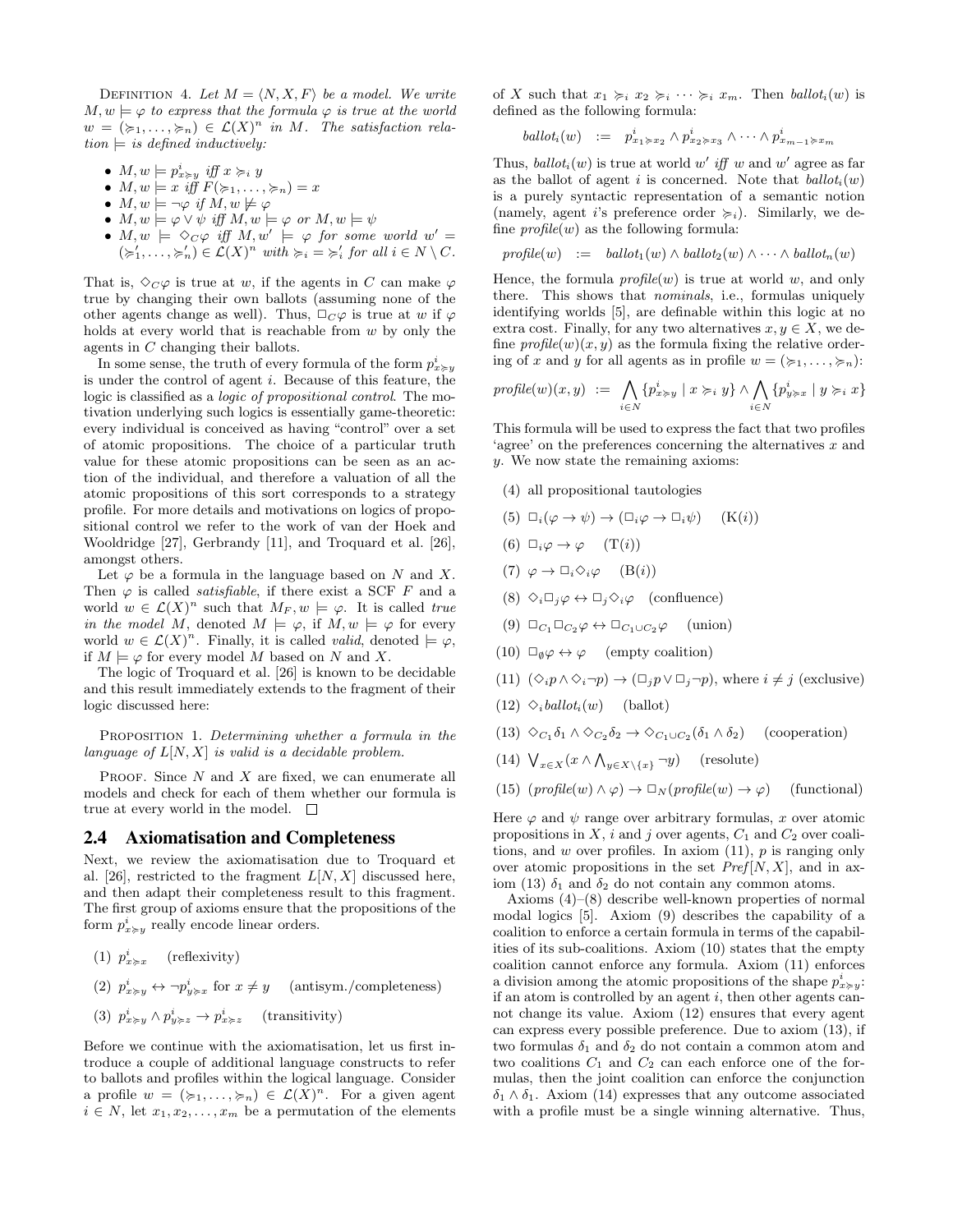this axioms encodes the resoluteness of the SCF in question. Finally, axiom (15) ensures that every profile is associated with a single outcome, i.e., it encodes the fact that the SCF being modelled must be a function.

The inference rules of the logic are modus ponens and necessitation w.r.t. all modalities of the form  $\Box_i$  [5]:

- (MP) from  $\varphi \to \psi$  and  $\varphi$ , infer  $\psi$
- (Nec<sub>i</sub>) from  $\vdash \varphi$ , infer  $\vdash \Box_i \varphi$

We write  $\vdash \varphi$  to mean that a well-formed formula  $\varphi$  in the language parametrised by  $N$  and  $X$  is a theorem of the logic  $L[N, X]$ , in the sense that it can be derived from axioms  $(1)$ –  $(15)$ , together with the above inference rules.<sup>2</sup> The theorems coincide with the valid formulas:

THEOREM 2. The logic  $L[N, X]$  is sound and complete w.r.t. the class of models of SCF's.

PROOF (SKETCH). Since our logic is a fragment of  $\Lambda^{\text{scf}}[N, X]$ , the soundness result due to Troquard et al. [26] applies directly. The same is not true for completeness. However, as we shall outline next, mutatis mutandis, the proof of Troquard et al. [26] for the richer logic can be adapted to our fragment.

First, we show the existence of an isomorphism between the models of Definition 3 and particular Kripke models. The latter structures are tuples  $\langle W, (R_C)_{C\subseteq N} \rangle$  where W is the set of profiles and  $R_C \subseteq W \times W$  are relations defined as

$$
wR_Cw'
$$
 iff  $w \restriction N \setminus C = w' \restriction N \setminus C$ ,

where  $w \restriction N \backslash C$  is the profile w restricted to only the individuals outside of C. Intuitively,  $wR_Cw'$  holds if all the agents outside of C express the same preferences in  $w$  and  $w'$ .

Second, given a consistent formula  $\varphi$ , we build a maximally consistent set  $\Gamma_{\varphi}$  containing it using the usual Lindenbaum construction. Define  $Cluster(\Gamma_{\varphi})$  to be the set of maximally consistent sets that describe the same SCF:

$$
Cluster(\Gamma_{\varphi}) := \{ \Gamma \mid \forall w \in \mathcal{L}(X)^n, \forall x \in X : \varphi_{N}(\text{profile}(w) \land x) \in \Gamma \text{ iff } \varphi_{N}(\text{profile}(w) \land x) \in \Gamma_{\varphi} \}
$$

Finally, we consider the submodel of the canonical model generated by  $Cluster(\Gamma_{\varphi})$ . Let us call this submodel  $M_{\varphi}$ . It remains to check that:

- the Truth Lemma holds for  $M_{\varphi}$ ,
- there is a bijection between profiles and states of  $M_{\varphi}$ ,
- $M_{\varphi}$  is one of the aforementioned particular Kripke models corresponding to the models of our logic.

The first item is shown in the customary way, while the other items are proven exploiting the axioms.  $\Box$ 

#### 2.5 Representing Families of SCF's

To complete the outline of the expressive capabilities of  $L[N, X]$ , we illustrate how it is possible to encode a SCF as a formula. Given a SCF  $F$ , its representation will be:

$$
\rho^F = \bigwedge \{ \text{profile}(w) \to x \mid w \in \mathcal{L}(X)^n \text{ and } F(w) = x \}
$$

That is,  $\rho^F$  is simply the conjunction, over all profiles w, of implications between a formula describing  $w$  and a formula identifying the winning alternative for profile  $w$  under  $F$ . In other words, we need to have the full graph of the function, that is, the full set of input-output pairs, to be able to encode  $F$  in the language. This is indeed possible, because, strictly speaking,  $\rho^F$  represents the function only for a fixed number of alternatives and a fixed number of agents. Moreover, since we are able to encode any set of input-output pairs, we can represent any SCF in the language.

Unfortunately, for the very same reason,  $\rho^F$  cannot be taken as a proper representative of a SCF, because it only tells us what the output of the function is in a very limited case: when the alternatives are exactly those in  $X$  and when the agents are exactly those in  $N$ . In practice, however, we are interested in families of SCF's. If, say, F is the Borda rule and X and N both have cardinality 3, then  $\rho^F$  will only express the workings of the Borda rule for 3 alternatives and 3 agents. A full representation of the Borda rule (which formally is a family of SCF's in the sense of Definition 1), however, should contain the information necessary to compute the output from any given profile. It should be a conjunction of all the formulas  $\rho^F$  for all possible choices of  $X$  and  $N$ . But even assuming that we had all such sets of pairs, there are countably many  $\rho$ 's of this kind, and our logical language does not contain countable conjunctions. Given that the language is not powerful enough to encode an algorithmic specification, there is no hope that our logic, or a similar logic, will do better than using  $\rho^F$  in representing SCF's. Indeed, this restriction to specific sets of alternatives and agents is a recognised limitation of most existing logic-based approaches to modelling frameworks of social choice [9].

Interestingly, however, this problem affects the representations of the properties of SCF's only partially. Since most of the properties do not directly refer to the specific number of alternatives and agents, we can formulate the properties leaving  $X$  and  $N$  as parameters. The same can be done when proving the relative dependencies between properties. This means that, to prove that property  $P_1$  entails  $P_2$ , we prove that, for fixed choices of X and N, there is a proof in the logic from the formula encoding  $P_1$  to the formula encoding  $P_2$  (both these formulas are instantiated to X and  $N$  themselves). This is the approach we shall take here.

## 3. ARROW'S THEOREM

First published in 1951, Arrow's Theorem is widely regarded as the seminal contributions to social choice theory [3]. The original theorem concerns social welfare functions, i.e., functions mapping profiles of (weak) preference orders (permitting indifference between alternatives) to single collective preference orders. The version we present here is adapted for preference orders that do not permit indifferences between alternatives and to SCF's (which return a single winning alternative rather than a collective order). We refer to Taylor [24] for an extensive discussion of this variant of the theorem. From a mathematical point of view, both variants are essentially equivalent and can be proven using the same methods [9, 24]. We focus on linear orders (not permitting indifferences), because most standard voting rules impose this requirement on ballots [24]. We furthermore focus on SCF's, because the problem of choosing a single best alternative is more pervasive in applications than that of choosing a full ranking over alternatives.

In this section, we first recall Arrow's Theorem and the

<sup>&</sup>lt;sup>2</sup>The  $\vdash \varphi$  appearing in the second rule indicates that the rule can only be applied to theorems.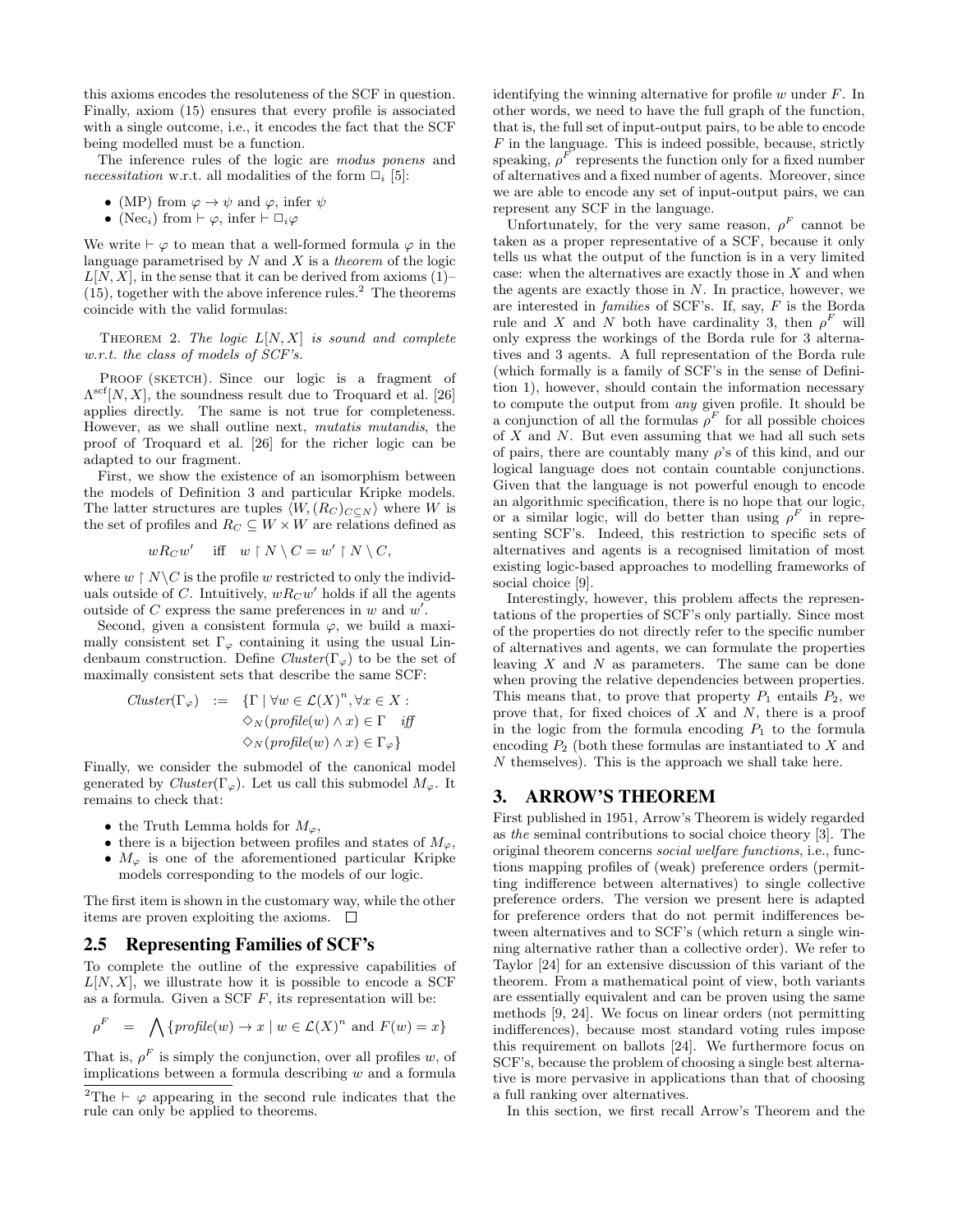properties it involves. We then express these properties in our logic and prove a number of correspondence results establishing the correctness of this encoding. Finally, we demonstrate how to construct a full proof of Arrow's Theorem within the axiomatic system we have seen to be complete for our logic (cf. Theorem 2).

## 3.1 Properties of SCF's

Arrow showed that, rather surprisingly, any aggregator for three or more alternatives that is Pareto efficient and that satisfies the property of independence of irrelevant alternatives must be dictatorial. We start by recalling the theorem's main ingredients: independence of irrelevant alternatives, Pareto efficiency, and dictatorships.

Denote with  $N_{x \succcurlyeq y}^w := \{i \in N \mid x \succcurlyeq_i y\}$  the set of agents that prefer x over y in profile  $w = (\succcurlyeq_1, \ldots, \succcurlyeq_n)$ ; and denote with  $top_i^w$  that alternative  $x \in X$  for which  $x \succcurlyeq_i y$  for all other alternatives  $y \in X$  in profile  $w = (\succcurlyeq_1, \ldots, \succcurlyeq_n)$ .

Independence of irrelevant alternatives, henceforth IIA, expresses the intuitively desirable property of a SCF  $F$  that, for every two profiles and for every two alternatives  $x$  and y, if the outcome of  $F$  in the first profile is  $x$  and the two profiles are identical as far as the preferences of the agents over  $x$  and  $y$  are concerned, then the outcome of  $F$  in the second profile should not be  $y$ . This is formalised as follows:

DEFINITION 5. A SCF F satisfies IIA if, for every pair of profiles  $w, w' \in \mathcal{L}(X)^n$  and every pair of distinct alternatives  $x, y \in X$  with  $N_{x \succcurlyeq y}^{w} = N_{x \succcurlyeq y}^{w'}$ ,  $F(w) = x$  implies  $F(w') \neq y$ .

Pareto efficiency expresses the desideratum that, if all the agents rank an alternative x above alternative y, then  $y$ certainly should not win. This is formalised as follows:

DEFINITION 6. A SCF  $F$  is Pareto efficient if, for every profile  $w \in \mathcal{L}(X)^n$  and every pair of distinct alternatives  $x, y \in X$  with  $N_{x \succcurlyeq y}^w = N$ , we obtain  $F(w) \neq y$ .

Finally, dictatorships are SCF's for which one individual, the dictator, can enforce their top alternative as the outcome:

DEFINITION 7. A SCF  $F$  is a dictatorship if there exists an agent  $i \in N$  (the dictator) such that, for every profile  $w \in \mathcal{L}(X)^n$ , we obtain  $F(w) = top_i^w$ .

We are now ready to state Arrow's Theorem itself:

THEOREM 3 (ARROW). Any SCF for  $\geq 3$  alternatives that satisfies IIA and the Pareto condition is a dictatorship.

#### 3.2 Correspondences

Given that the language of  $L[N, X]$  is parametrised by the set of individuals and the set of alternatives, Arrow's Theorem itself cannot be stated or proven in this logic. To prove it, we have to make a meta-argument, using a proof schema, to show that, for each choice of  $N$  and  $X$ , it is possible to prove a version of Arrow's Theorem in the logic instantiated to those two parameters. The same proviso holds for the properties of SCF's featuring in the theorem: rather than being formulas in the logic, they are schemas of the representations of the properties in the logic.

We exploit freely the finiteness of the language. This means that we will use big conjunctions and disjunctions to quantify over individuals or alternatives, and we will assume that we have a finite number of formulas of the form profile(w) and profile(w)(x, y). Here is how the aforementioned properties are coded in the logical language:

$$
IIA := \bigwedge_{w \in \mathcal{L}(X)^n} \bigwedge_{x \in X} \bigwedge_{y \in X \setminus \{x\}} \left[ \bigwedge_{w \in \mathcal{L}(X)^n} \bigwedge_{x \in X} \bigwedge_{y \in X \setminus \{x\}} \left[ \bigwedge_{x \in X} p_x^i \right] \rightarrow \neg y \right]
$$
\n
$$
P := \bigwedge_{x \in X} \bigwedge_{y \in X \setminus \{x\}} \left[ \bigwedge_{i \in N} p_{x \geq y}^i \right] \rightarrow \neg y \right]
$$
\n
$$
D := \bigvee_{i \in N} \bigwedge_{x \in X} \bigwedge_{y \in X \setminus \{x\}} \left( p_{x \geq y}^i \rightarrow \neg y \right)
$$

Notice that, in the presence of axiom (14), encoding resoluteness, the disjunction in the formula  $D$  is actually an exclusive one, i.e., not only must there be some dictator, but there must be exactly one dictator.<sup>3</sup>

Before proceeding to the proof of Arrow's Theorem in our logic, we must show that the above formulas indeed correspond to the standard definitions of properties of SCF's introduced earlier (in Definitions 5–7).

LEMMA 4. For every SCF F,  $M_F \models IIA$  if and only if F satisfies independence of irrelevant alternatives.

PROOF. From right to left, assume  $F$  satisfies IIA. We want to prove every conjunct of the formula IIA. So take any generic world w' such that  $M_F$ ,  $w' \vDash \Diamond_N(p \textit{rofile}(w) \land x)$ . We want to show that  $M_F, w' \models (profile(w)(x, y) \rightarrow \neg y)$ . So suppose  $M_F, w' \vDash profile(w)(x, y)$ , which entails  $N_{x \succcurlyeq y}^w =$  $N_{x\geq y}^{w'}$ . By the semantics of  $\Diamond_N$ , there is a world w'' such that  $M_F, w'' \models profile(w) \wedge x$ , which entails  $N_{x \succcurlyeq y}^w = N_{x \succcurlyeq y}^{w''}.$ Thus, also  $N_{x\geq y}^{w'} = N_{x\geq y}^{w''}$ . From  $M_F, w'' \models x$  we can infer  $F(w'') = x$ . Now we can apply IIA to w'' and w' and obtain  $F(w') = x$  and thus  $F(w') \neq y$ . Again by the semantics, this is tantamount to  $M_F$ ,  $w' \models \neg y$ .

From left to right, assume  $M_F \models IIA$ . Take any two profiles  $w, w'$  and two alternatives  $x, y$  with  $N_{x \succcurlyeq y}^w = N_{x \succcurlyeq y}^{w'}$ . Now assume  $F(w) = x$ . We thus have  $M_F, w \models profile(w) \land x$  and, by the semantics of  $\diamond_N$ , also  $M_F, w' \models \diamond_N(\text{profile}(w) \land x)$ . Using modus ponens and formula IIA, we get  $M_F, w' \models$  $(p \textit{rofile}(w)(x, y) \rightarrow \neg y)$ . But we assumed  $N_{x \succcurlyeq y}^w = N_{x \succcurlyeq y}^w$ , hence  $M_F, w' \models profile(w)(x, y)$  and thus  $M_F, w' \models \neg y$ , which by the semantics entails  $F(w') \neq y$ .

LEMMA 5. For every SCF F,  $M_F \models P$  if and only if F is Pareto efficient.

PROOF. Straightforward.  $\square$ 

LEMMA 6. For every SCF F,  $M_F \models D$  if and only if F is a dictatorship.

PROOF. From right to left, suppose  $F$  is a dictatorship, and call the dictator *i*. Take any world  $w = (\succcurlyeq_1, \ldots, \succcurlyeq_n)$ . We want to show that the disjunct corresponding to  $i$  is true at w. Thus, for any two distinct alternative  $x, y$  we want to show that  $p_{x \succ y}^i \rightarrow \neg y$  is true at w. First, if  $x \succ z_i$  y, then  $top_i^w \neq y$  and thus, due to F being a dictatorship of i, we have  $F(w) \neq y$ . By the semantics, this entails  $M_F, w \models \neg y$ 

<sup>3</sup>The reader can prove this using the Universal Domain Lemma from the next section, formula  $D$ , and axiom  $(14)$ . The gist of the proof is: take a profile were two dictators disagree and show that it leads to a contradiction.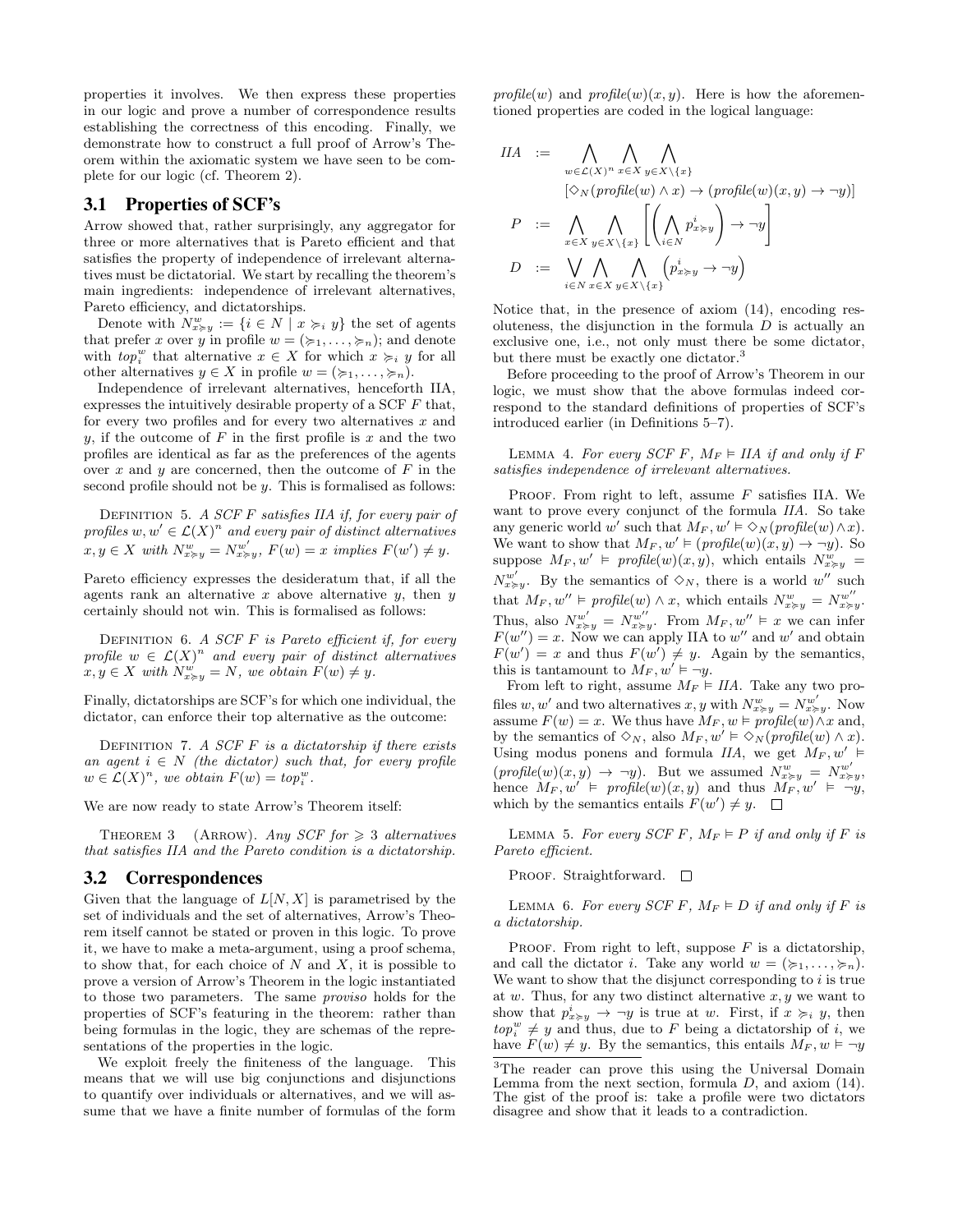and thus  $M_F, w \models p_{x \succcurlyeq y}^i \rightarrow \neg y$ . Second, if  $x \not\succcurlyeq_i y$ , then  $M_F, w \not\models p_{x \succcurlyeq y}^i$ , and the implication holds vacuously.

From left to right, suppose  $M_F \models D$ . Then one of the disjuncts must be valid, say for agent *i*. Suppose  $x = top_i^w$ under profile w. Then  $M_F, w \models \overline{\bigwedge}_{y \in X \setminus \{x\}} p_{x \succ y}^i$ . Since (the disjunct referring to i in) the condition  $\overrightarrow{D}$  is true at w, we obtain  $M_F, w \models \bigwedge_{y \in X \setminus \{x\}} \neg y$ . By resoluteness, this entails  $M_F, w \models x$  and thus  $F(w) = x$ .

## 3.3 Coding the Proof of Arrow's Theorem

We now proceed to code a proof of Arrow's Theorem in our logic. We will use a familiar technique, based on the concept of decisive coalitions, to guide our search for a proof [9, 22]. What is novel about our approach is that we show that this technique can be fully embedded into a formal derivation of the axiomatic system for  $L[N, X]$  presented earlier.

We first need to introduce some additional concepts. We will call a coalition  $C \subseteq N$  decisive over a pair of alternatives  $(x, y) \in X^2$  if the members of C preferring x to y is a sufficient condition for preventing  $y$  from winning. We use the following formula to encode decisiveness of  $C$  over  $(x, y)$ :

$$
C \, dec(x,y) \quad := \quad \left( \bigwedge_{i \in C} p_{x \succ y}^i \right) \to \neg y
$$

If  $C$  is decisive on every pair, we will simply write  $C$  dec. Along the same lines, we define a weakly decisive coalition C for  $(x, y)$  as a coalition that can bar y from winning if exactly the agents in C prefer x to y. We use the following formula to encode weak decisiveness of C over  $(x, y)$ :

$$
Cwdec(x,y) \quad := \quad \left( \bigwedge_{i \in C} p_{x \succcurlyeq y}^i \land \bigwedge_{i \not\in C} p_{y \succcurlyeq x}^i \right) \to \neg y
$$

The reader can easily check that these syntactic notions match the semantic ones; for example, in the case of decisiveness we have that  $Cdec(x, y)$  is true in the model  $M_F$  $\mathit{iff}$  the coalition  $C$  is decisive over that pair of alternatives for the corresponding SCF  $F$ . Finally, observe that  $D$  is equivalent to  $\bigvee_{i \in N} \{i\}$  dec, i.e., a SCF is dictatorial iff there is an individual that is decisive on every pair. Likewise,  $P$  is equivalent to  $N$  dec, i.e., to saying that the grand coalition N is decisive on every pair.

Our next lemma states that all the possible profiles are also possible worlds in the semantics. This fact, which is implicit in our earlier exposition of Arrow's Theorem, is called the universal domain condition in Arrow's original work [3].

LEMMA 7 (UNIVERSAL DOMAIN). For every possible profile  $w \in \mathcal{L}(X)^n$ , we have  $\vdash \Diamond_N$  profile(w).

PROOF. Take any profile w. Then  $ballot_1(w)$  encodes the preferences of the first agent. We have, by axiom (12), that  $\Diamond_1 \text{ball} \cdot \mathcal{L}_1(w)$ , and similarly for the second agent we get  $\Diamond_2 \text{ballot}_2(w)$ . Because ballot<sub>1</sub>(w) and ballot<sub>2</sub>(w) contain different atoms (the former only atoms with superscript 1, the latter only atoms with superscript 2), we can apply axiom (13) and obtain  $\Diamond_{\{1,2\}}(\mathit{ballot}_1(w) \land \mathit{ballot}_2(w))$ . We can repeat this reasoning for all the finitely many agents in  $N$ to prove  $\Diamond_N$  profile(w).  $\Box$ 

We now turn to the two main lemmas in the proof. We offer an outline on the main steps of the proof, from which a complete formal derivation can be recovered. Semantically

speaking, the first of these two lemmas shows that, under certain conditions, a coalition being weakly decisive over a specific pair of alternatives implies that the same coalition is (not only weakly) decisive over all pairs.

LEMMA 8. Consider a language parametrised by  $X$  such that  $|X| \geq 3$ . Then for any coalition  $C \subseteq N$  and any two distinct alternatives  $x, y \in X$ , we have that:

$$
\vdash P \land IIA \land Cwdec(x, y) \rightarrow Cdec
$$

PROOF. Suppose x, y, x' and y' are distinct alternatives (the other cases are analogous). In order to prove  $Cdec$  we need to prove each of the conjuncts in the following formula:

$$
\bigwedge_{x \in X} \bigwedge_{y \in X \setminus \{x\}} \left[ \left( \bigwedge_{i \in C} p_{x \succ y}^i \right) \to \neg y \right]
$$

Denote by  $C'$  one of the possible subsets of  $N \setminus C$  preferring  $x'$  over  $y'$ . Now consider the following derivation:

- (1)  $(\bigwedge_{i \in C} p_{x' \succ y'}^i) \to [(\bigwedge_{i \in C} p_{x' \succ y'}^i) \wedge$  $\bigvee_{C'\subseteq N\setminus C}((\bigwedge_{i\in C'}p_{x'\succcurlyeq y'}^{i})\wedge(\bigwedge_{i\not\in C'\cup C}p_{y'\succcurlyeq x'}^{i}))]$ By finiteness of agents and alternatives and the theorems  $p_{x' \succcurlyeq y'}^{i} \vee p_{y' \succcurlyeq x'}^{i}$  for all  $i \in N$  we can, rearranging conjunctions and disjunctions, prove the second line of the formula; the implication follows.
- (2)  $(\bigwedge_{i\in C} p_{x'\succcurlyeq y'}^{i}) \to \bigvee_{C'\subseteq N\setminus C} [(\bigwedge_{i\in C} p_{x'\succcurlyeq y'}^{i}) \land$  $(\bigwedge_{i \in C'} p_{x' \succcurlyeq y'}^i) \wedge (\bigwedge_{i \not\in C' \cup C} p_{y' \succcurlyeq x'}^i)]$ by distributivity from (1)
- (3) This part of the proof contains the derivation of the following formula, for every  $C' \subseteq N \setminus C$ :  $P \wedge \text{IIA} \wedge \text{Cwdec}(x, y) \rightarrow [(\bigwedge_{i \in C} p_{x' \succcurlyeq y'}^{i}) \wedge$  $(\bigwedge\nolimits_{i \in C'} p_{x' \succcurlyeq y'}^{i}) \wedge (\bigwedge\nolimits_{i \not\in C' \cup C} p_{y' \succcurlyeq x'}^{i}) \rightarrow \neg y']$ We will present the derivation for any such  $C'$  below.
- (4)  $P \wedge \text{IIA} \wedge \text{C} \text{wdec}(x, y) \rightarrow \bigvee_{C' \subseteq N \setminus C} [(\bigwedge_{i \in C} p_{x' \succ y'}^i) \wedge$  $(\bigwedge\nolimits_{i \in C'} p_{x' \succcurlyeq y'}^{i}) \wedge (\bigwedge\nolimits_{i \not\in C' \cup C} p_{y' \succcurlyeq x'}^{i}) \rightarrow \neg y' ]$ by propositional reasoning from all the instances of (3)
- (5)  $P \wedge \text{IIA} \wedge \text{C} \text{wdec}(x, y) \rightarrow \left[ \left( \bigwedge_{i \in C} p_{x' \succcurlyeq y'}^{i} \right) \rightarrow \neg y' \right]$ by implication concatenation from (2) and (4)

We still need to show (all the finitely many instances of) step (3). We prove each of them in the following way. Consider a specific profile  $w = (\succcurlyeq_1, \ldots, \succcurlyeq_n)$  for which we can rearrange the conjuncts in the formula  $profile(w)$  as follows:

$$
profile(w) = (\bigwedge_{i \in C} p_{x \succ y}^i) \land (\bigwedge_{i \in N} (p_{x' \succ x}^i \land p_{y \succ y'}^i)) \land (\bigwedge_{i \in C} p_{x' \succ y'}^i) \land (\bigwedge_{i \notin C} p_{y \succ x}^i) \land (\bigwedge_{i \notin C \cup C'} p_{y' \succ x'}^i) \land \alpha
$$

Here  $\alpha$  is the formula expressing the fact that all the other alternatives (if any) are ranked by all agents below  $x, y, x', y'$ . We are now ready to present a derivation for a specific  $C'$ :

(a) For any  $z \in X \setminus \{x, y, x', y'\}$ :  $P \wedge profile(w) \rightarrow \neg x \wedge \neg y' \wedge \neg z$ 

from formula P, the second part of  $\text{profile}(w)$ , and  $\alpha$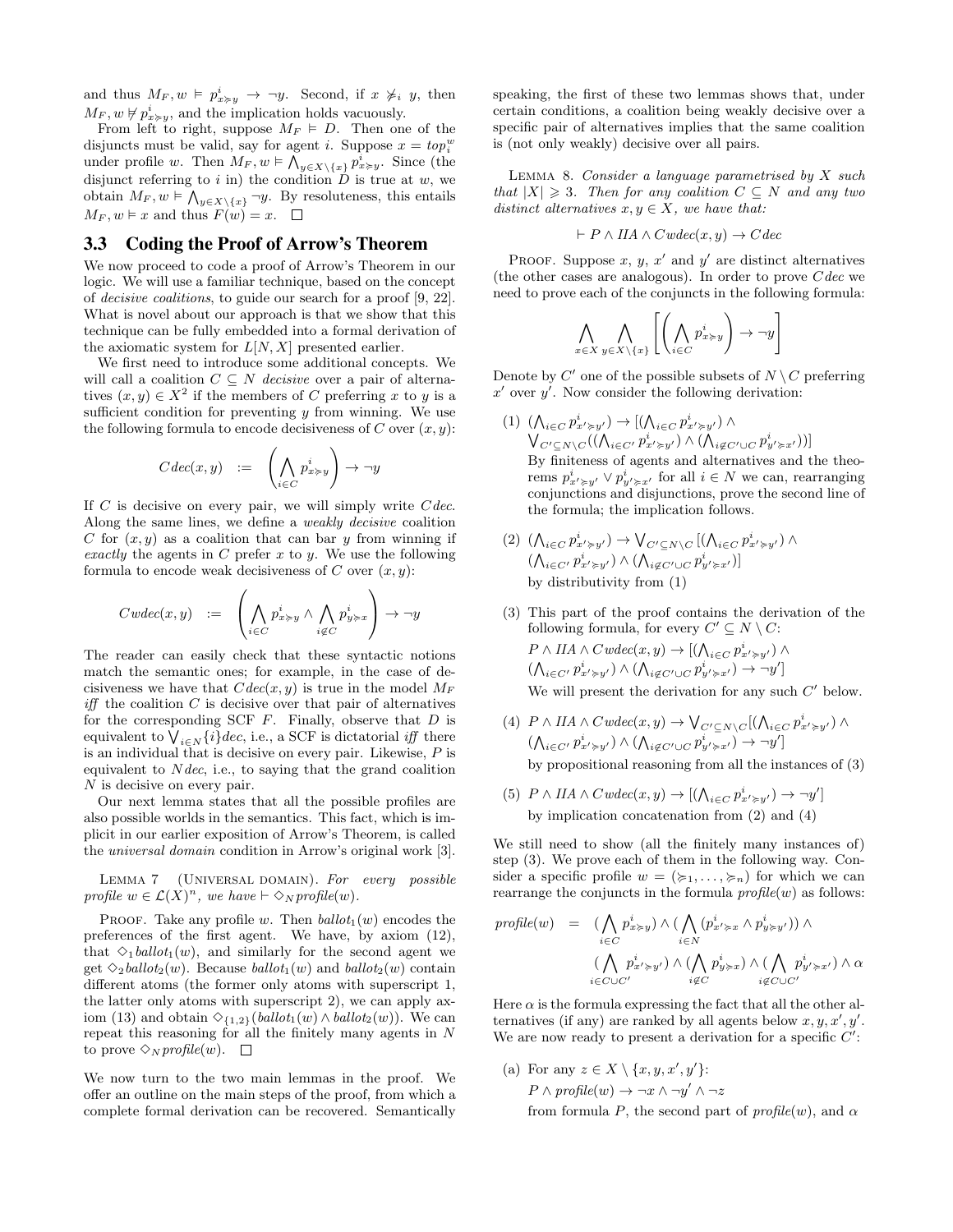- (b)  $Cwdec(x, y) \wedge profile(w) \rightarrow \neg y$ by definition of  $Cwdec(x, y)$
- (c)  $P \wedge C \text{wdec}(x, y) \rightarrow (profile(w) \rightarrow x')$ by axiom (14), encoding resoluteness, with (a) and (b)
- (d)  $\Diamond_N$  profile(w) by the Universal Domain Lemma
- (e)  $P \wedge C \text{wdec}(x, y) \rightarrow \Diamond_N(\text{profile}(w) \wedge x')$ by standard modal reasoning from (c) and (d)
- (f)  $P \wedge IIA \wedge Cwdec(x, y) \rightarrow \Diamond_N(profile(w) \wedge x')$ by propositional reasoning from (e)
- (g)  $P \wedge IIA \wedge Cwdec(x, y) \rightarrow [(profile(w)(x', y') \rightarrow \neg y')]$ from (f) and formula  $IIA$  w.r.t.  $x'$  and  $y'$

But  $\text{profile}(w)(x', y')$  consists of the following conjuncts:

$$
(\bigwedge_{i \in C} p_{x' \succcurlyeq y'}^{i}) \wedge (\bigwedge_{i \in C'} p_{x' \succcurlyeq y'}^{i}) \wedge (\bigwedge_{i \not\in C'} p_{y' \succcurlyeq x'}^{i})
$$

Hence, we may infer that this latter formula entails  $\neg y'$ . This shows step (3) and concludes the proof.  $\square$ 

The next lemma establishes a syntactic counterpart of what is known as the Contraction Lemma in the literature [22]. It says that, under certain conditions, for any way of splitting a decisive coalition of two or more agents into two subcoalitions, one of those sub-coalitions must also be decisive.

LEMMA 9 (CONTRACTION LEMMA). Consider a language parametrised by X such that  $|X| \geq 3$ . Then for any coalition  $C \subseteq N$  with and any two coalitions  $C_1$  and  $C_2$  that form a partition of C, we have that:

$$
\vdash P \land IIA \land Cdec \rightarrow (C_1 dec \lor C_2 dec)
$$

PROOF. Consider  $C, C_1$  and  $C_2$  as in the statement of the lemma (i.e.,  $C = C_1 \cup C_2$  and  $C_1 \cap C_2 = \emptyset$ ) and let  $x, y, z$  be three distinct alternatives. Now consider any profile  $w$  for which  $profile(w)$  has the following form:

$$
\begin{array}{rcl}\textit{profile}(w) & = & (\bigwedge_{i \not\in C_2} p^i_{x \succcurlyeq y}) \land (\bigwedge_{i \in C_1} p^i_{x \succcurlyeq z}) \land (\bigwedge_{i \in C_1 \cup C_2} p^i_{y \succcurlyeq z}) \\ & & (\bigwedge_{i \in C_2} p^i_{y \succcurlyeq x}) \land (\bigwedge_{i \not\in C_1} p^i_{z \succcurlyeq x}) \land (\bigwedge_{i \not\in C_1 \cup C_2} p^i_{z \succcurlyeq y}) \land \alpha \end{array}
$$

Here  $\alpha$  encodes the fact that all other alternatives (if any) are ranked by all agents below  $x, y, z$ .

Now assume P, IIA, and Cdec. We want to prove  $(C_1 \text{dec} \vee C_2 \text{dec})$ . By C dec and propositional reasoning, we have that  $profile(w) \rightarrow \neg z$  is the case. As all other alternatives are ruled out by P and  $\alpha$ , axiom (14), encoding resoluteness, enforces that  $x$  or  $y$  must be the outcome. Hence, the formula  $(p \text{rofile}(w) \rightarrow x) \vee (p \text{rofile}(w) \rightarrow y)$  must be the case. As an aside, we note that we know (again from resoluteness) that this disjunction must be exclusive.

By the Universal Domain Lemma, we have  $\Diamond_N$  profile(w), and thus, using standard modal reasoning, we obtain  $\Diamond_N(\mathit{profile}(w) \land x) \lor \Diamond_N(\mathit{profile}(w) \land y)$ . Now propositional reasoning together with  $IIA$ , first w.r.t. the pair  $(x, z)$  and then w.r.t. the pair  $(y, x)$ , allows us to derive the formula  $(p \text{rofile}(w)(x, z) \rightarrow \neg z) \vee (p \text{rofile}(w)(y, x) \rightarrow \neg x).$ 

Recall that in  $profile(w)$  the agents in  $C_1$  are the only ones supporting x over z. Hence,  $(p \circ \text{refile}(w)(x, z) \rightarrow \neg z)$  means that  $C_1$  is weakly decisive for the pair  $(x, z)$ . Likewise, the agents in  $C_2$  are the only ones supporting y over x; thus  $(profile(w)(y, x) \rightarrow \neg x)$  means that  $C_2$  is weakly decisive for the pair  $(y, x)$ . In this fashion we obtain that the formula  $C_1 \text{wdec}(x, z) \vee C_2 \text{wdec}(y, x)$  must be the case.

We can now use Lemma 8 to derive  $C_1$ dec  $\vee C_2$ dec. We have thus shown that  $P \wedge IIA \wedge Cdec \rightarrow (C_1 dec \vee C_2 dec)$ must be a theorem of the logic. Note that the disjunction is still exclusive.  $\Box$ 

We can now state and prove our main result, a syntactic counterpart of Arrow's Theorem:

THEOREM 10. Consider a language parametrised by  $X$ such that  $|X| \geq 3$ . Then we have:

$$
\vdash P \land IIA \to D
$$

PROOF. As mentioned earlier,  $P$  is equivalent to  $N$  dec. Exploiting the formula IIA, we can apply the Contraction Lemma and prove that one of two disjoint subsets of N is decisive. Repeating the process finitely many times (we have finitely many agents), we can show that one of the singletons that form  $N$  is decisive. But this is tantamount to saying that there exist a decisive agent, i.e., a dictator, so the formula  $D$  can be derived as claimed.  $\Box$ 

Note that throughout the proof we have made implicit use of the condition  $|X| \geq 3$  when assuming the availability of three distinct alternatives (in fact, in the proof of Lemma 8 we have only gone through the most interesting case, requiring at least four alternatives).

As we already mentioned, the proof provided here is not, strictly speaking, a full syntactic proof of Arrow's Theorem within the logic, because the language is parametric in the set of agents  $N$  and the set of alternatives  $X$ . Nevertheless, apart from the proviso on the number of alternatives stated in Theorem 10, our proof is independent of the choice of N and  $X$ ; that is to say, this proof can be used as a *template* to prove the appropriate instance of Arrow's Theorem in any logic  $L[N, X]$  for N and X such that  $|X| \geq 3$ .

Due to Theorem 2 establishing completeness of the logic and Lemmas 4–6 establishing the correctness of our representation of the Arrovian conditions within the logic, Theorem 10 is equivalent to the usual, semantic, rendering of Arrow's Theorem for SCF's stated as Theorem 3. Thus, our purely syntactic proof constitutes an independent proof of the theorem. This shows that the logic  $L[N, X]$  is a useful tool for reasoning about nontrivial concepts in social choice.

## 4. RELATED WORK

The idea of using logic, and formal methods more generally, to subject social procedures, such as voting rules, to the same kind of formal analysis routinely applied to algorithms and software systems can be traced back to, at least, the work of Parikh [17, 18]. The two main arguments motivating this kind of enterprise are obvious and well known: formal analysis will deepen our understanding of social procedures; and formal analysis can increase our confidence in the correctness of social procedures. Pauly [19] has suggested a third argument that is specific to the use of logic in social choice theory: the expressive power of a logical language required to express a choice-theoretic property (such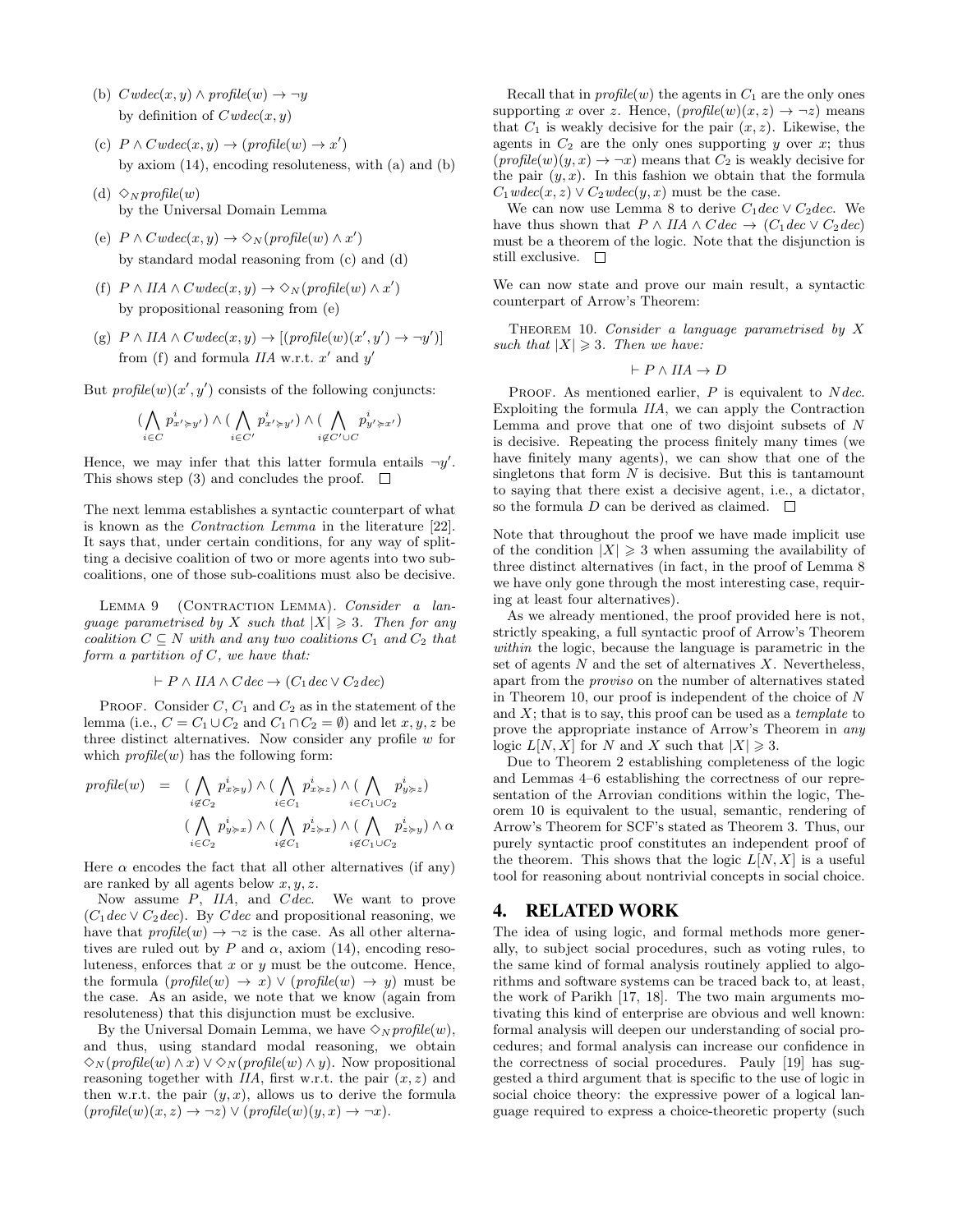a IIA) is a relevant criterion in judging the interestingness of a characterisation result making use of such a property. A fourth argument fueling this line of research is that it has the potential to uncover entirely new characterisation and impossibility results [7, 10, 23]—results that are of independent interest to economists [8].

Successful applications of logic and automated reasoning to social choice theory have included the automated verification of the correctness of practical algorithms for implementing voting rules [4] and the automated search for new impossibility theorems in the domain of ranking sets of objects [10]. However, most work to date has focussed on the Arrovian framework of preference aggregation and the challenges of representing Arrow's Theorem in a variety of logical frameworks [1, 12], of verifying the correctness of existing proofs for the theorem [16, 28], and of finding new such proofs [23]. Indeed, Arrow's Theorem is arguably the best yardstick against which to measure new formal methods for reasoning about problems of social choice. Our own work also falls into this category. The work of Lange et al. [13] on the use of automated reasoning in different areas of economic theory, such as auctions and cooperative games, demonstrates that the basic concepts and techniques developed for the seemingly narrow domain of Arrovian preference aggregation can have a ripple-on effect on the use of formal methods in economics more widely.

Regarding Arrow's Theorem, starting at the top as far as the expressive power of the logical systems employed is concerned, Nipkow [16] and Wiedijk [28] have shown how to verify existing proofs for the theorem in higher-order logic proof assistants. Grandi and Endriss [12] have shown that classical first-order logic is sufficiently expressive to model all aspects of Arrow's Theorem, with the sole exception being the requirement that the set of agents be finite (the theorem is not valid for infinite electorates; cf. the use of induction in the proof of Theorem 10). In particular, modelling IIA does not require second-order quantification. At the most extreme end of the spectrum, Tang and Lin [23] have shown that the theorem can even be embedded into classical propositional logic, albeit only for a fixed set of agents and a fixed set of alternatives. This embedding itself ceases to be useful for deepening our understanding of social choice (as it involves thousands of clauses, even for the simplest case of  $|N| = 2$  and  $|X| = 3$ ). Instead, the great significance of the work of Tang and Lin derives from the fact that they have been able to provide a fully automated proof of the theorem based on this embedding. The work of Ågotnes et al. [1], like our own work, is orthogonal to these other contributions, in that they design a new tailor-made logic for social choice theory, rather than encoding those concepts into already existing logics. Note that Troquard et al. [26], the originators of the logic  $\Lambda^{\text{scf}}[N, X]$  we have used here, have themselves not attempted to model Arrow's Theorem.

To date, the approaches to modelling Arrow's Theorem in logical frameworks that are human-readable, namely the contributions of  $\tilde{A}$ gotnes et al. [1] and of Grandi and Endriss [12], have not yet yielded a complete proof of the theorem *within* that same logical framework, although  $\AA$ gotnes et al. [1] do succeed in providing a syntactic proof of a relevant lemma. The most satisfactory attempt in this respect is that of Perkov [21], who has outlined a natural deduction proof of Arrow's Theorem using the language of Agotnes et al. [1], albeit for a calculus that currently is not known to be complete. Our work provides a complete formalisation of the theorem and its premises, in the form of a clear recipe for constructing a derivation of the theorem from the axioms of the logic, in a sound and complete calculus that is easily readable.

A recent survey on logic and social choice theory [9] has identified three critical points in existing work on logics for modelling concepts in social choice: (1) whether the approach does not require us to fix the sets of agents and alternatives upfront, (2) whether the universal domain assumption can be expressed in an elegant manner, and (3) whether the approach facilitates automation. Regarding point (1), as discussed in Section 2.5, our logic is indeed subject to the common limitation of requiring us to fix the cardinalities of N and X before even the notion of a well-formed formula can be defined, but we have also demonstrated that in practice this limitation can be overcome by working with schemas parametrised by  $N$  and  $X$ . Point  $(2)$  is convincingly taken care of by Lemma 7, the Universal Domain Lemma. Point (3), finally, is not directly addressed here, but we believe that our proof shows that automation, certainly automated verification of our proof in terms of the axiomatisation given, is clearly possible in principle. Further evidence for the claim that the automation of reasoning tasks for the modal logic of SCF's used here is feasible and promising is given by Troquard [25], who has initiated a study of algorithms for model checking for the full logic  $\Lambda^{\text{scf}}[N, X]$ , including a prototype implementation.

## 5. CONCLUSION

We have shown how to obtain a syntactic proof of Arrow's Theorem within a simple modal logic for speaking about basic concepts of preference aggregation. The logic in question is a fragment of a logic introduced by Troquard et al. [26], which we have shown to be complete by adapting their original completeness proof. While prior work has been successful in applying tools from logic and automated reasoning to social choice theory, this is the first human-readable formalisation of the framework of preference aggregation that allows for a direct derivation of Arrow's Theorem.

Because of the central role of Arrow's Theorem not only in social choice theory at large, but also in the emerging literature on logics for social choice, where it has served as a yardstick for assessing the suitability of a variety of approaches to logical modelling, we believe the closure of this gap constitutes a useful step towards the longterm aim of the field. This aim is to offer tangible computer-aided support for reasoning about methods for collective decision making, be it in the context of political decision making, economic interaction, or multiagent systems.

Our results suggest two important directions for future work. First, it certainly is possible, at least in principle, to encode most of the commonly studied desiderata for voting rules in the logic considered here. To what extent this is also practically feasible, and to what extent this might allow us to verify a given voting rule's satisfaction of a given desideratum, or to what extent this might allow us to re-prove other classical results in social choice theory, such as May's Theorem on the characterisation of the simple majority rule [15], are intriguing open questions. Second, our demonstration of the usefulness of modal logics of social choice underlines the importance of further developing the reasoning machinery for such logic, including optimised implementations.